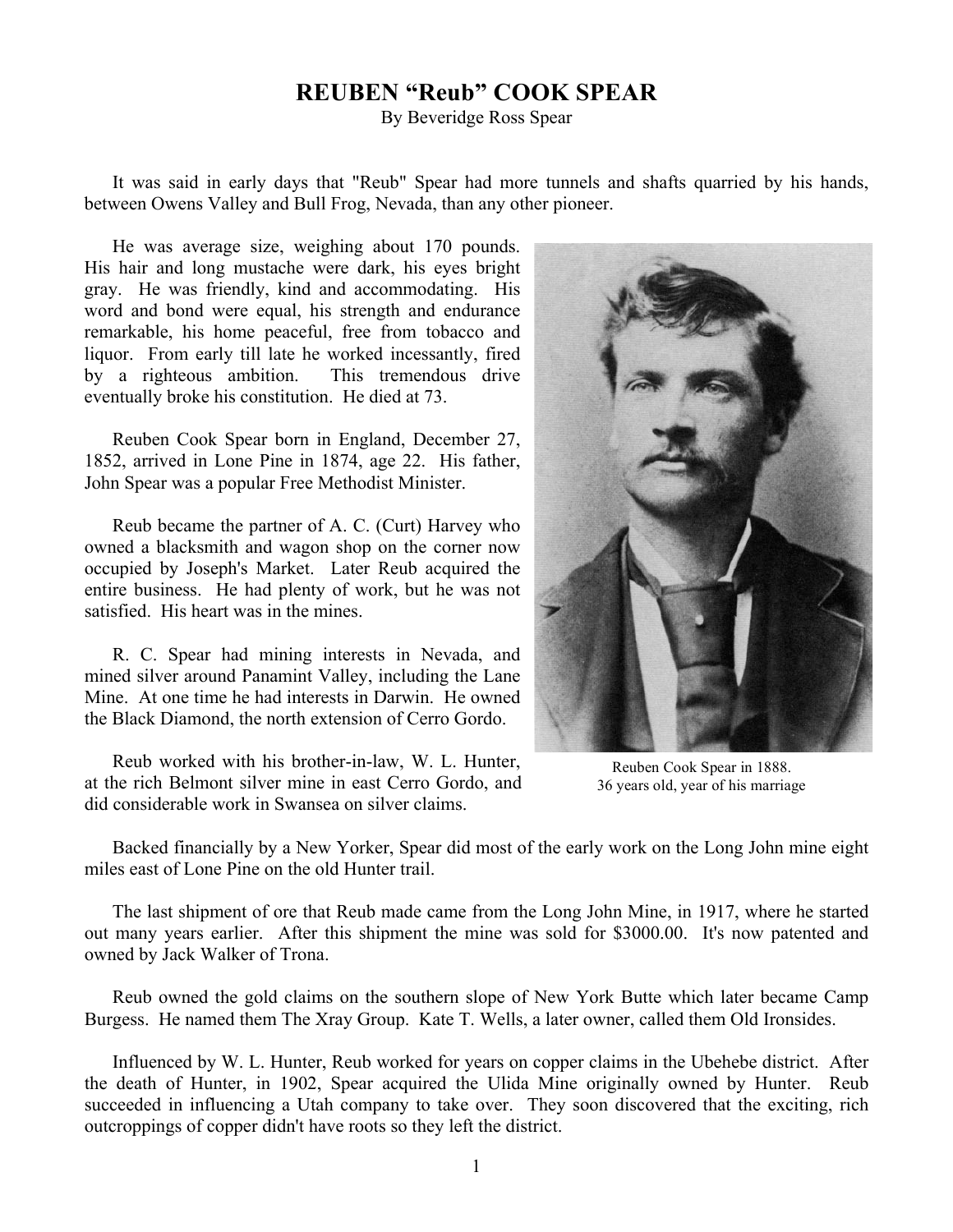Later Reub and his son Beveridge worked promising out-croppings a few miles above the Ulida tunnel. A shipment of ore gleaned from the surface was packed nine miles by mule, moving one ton a day. It was hauled 45 miles by wagon over a rough, primitive, pioneer road to Keeler. From here it went by rail to the smelter. Its copper content ran about 28-30% with a little gold and silver. This was in 1912, Reub's last work in Ubehebe. To my knowledge this was the only ore ever shipped from this district.

Reub and his younger brother, Frederick, did much work on the Mt. Whitney gold mine three miles north of Lone Pine in the Alabama Hills. They persuaded a company to build a stamp mill. They had no coal, cordwood or oil to heat the steam boiler. They dragged a railroad rail over a large acreage of land owned by Ben Totten, son-in-law of A. C. Harvey. Sagebrush was gathered by pitchfork on a hay rack, then tossed into the fire box. Bob Harry of Lone Pine did the sweating.



Present Joseph's Market corner, from the rear, about 1882.

- 1. Zaun Ice House
	- 2. Wagon Shed
- 3. Blacksmith Shop
- 4. R. C. Spear Home
- 5. A. C. Harvey family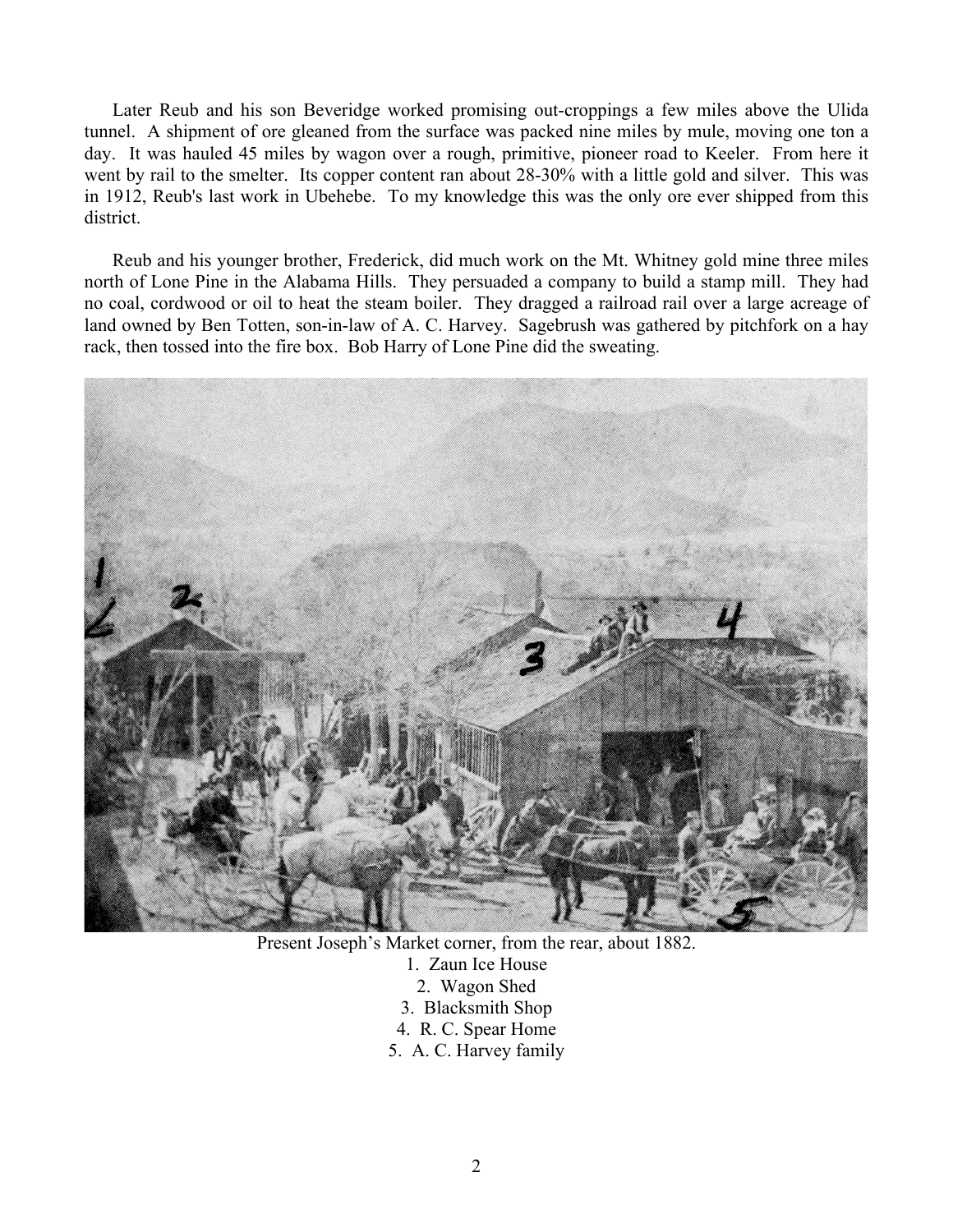The mill was a success, but the company made a serious geological mistake in driving an exploratory tunnel, so they quit. Originally the ore from this mine was packed to Lone Pine Creek, where it was processed by an arrastra powered by a water wheel. The arrasta was located on the eastern foot of Hoodlum's Peak. This hill is on your right as you enter the canyon.

At the turn of the century boys with shotguns, rifles, and six-shooters gathered on this hill to play war. The cracking of guns was fast and furious as the two "armies" scrambled up and down the hill, shouting curses at each other. I was in more than one of these skirmishes. The marvel is that no one was killed. We used live ammunition. But all understood that everyone should shoot over the head. This dangerous sport, with a lot more noisy activity week by week by week coined the title for the hill, Hoodlum's Peak.

Influenced by his brother-in-law, Reub entered the gold mine in Beveridge. In time he and his brother Frederick acquired the Big Horn property. They worked it successfully processing the ore by the old Spanish arrastra-method instituted earlier by Hunter.

The ore easily ran \$100 per ton free gold, possibly more. The gold price then was \$18 to \$20 per troy ounce. In this bicentennial year 1976 gold is about \$130 per troy ounce, six times the old price.

The three circular vats each ground out a ton of ore every 24 hours. Four flat rocks, two to three hundred pounds each, were pulled round and round by a steam engine. This gradually pulverized the ore in each arrasta. This freed the gold for almalgation.

The quicksilver sprinkled, several times a day, into the swirling vats united with the gold, carrying it to the bottom. It lodged between the flat rocks of the arrastra floor.

Each arrastra was flushed daily, running the mud through sluice boxes, then over amalgamated copper plates. This double precaution trapped any gold leaving the pit or arrastra.

When all ore had been run, the three bottoms were taken up and cleaned of all amalgam. This was retorted, separating the mercury from the gold. Then the gold was melted and poured into molds. The summer's run after a winter's mining brought anywhere from three to six thousand dollars.

In 1913 the brothers exchanged properties. Reub took the Cerro Gordo interests, and Frederick took the Beveridge gold mine.

The discovery of high grade zinc in the Cerro Gordo mine by L. D. Gordon in 1911 brought another boom to the old camp. Identical ore and values were found in the Black Diamond, relocated as the Lead Queen, but now known as the Silver Spear mine.

With the discovery of ore bodies in the Lead Queen shaft, regular car load shipments were made. Zinc averaged 39 to 42%, Lead ran 35 to 56% carrying about an ounce of silver for each per cent of lead content. Gold averaged \$1.50 to \$3.50 per ton, and about 1% copper. Reub and his son shipped the best of all ore down to the 150 foot level.

At this point L. D. Gordon took a lease with an option to buy. The lease required a 1000 foot tunnel to be driven on the north end of this Royal Group of Claims. Gordon shipped 40 tons of fine ore from the Lead Queen shaft. He drove the tunnel at an obtuse angle and never reached the fault zone. He quit.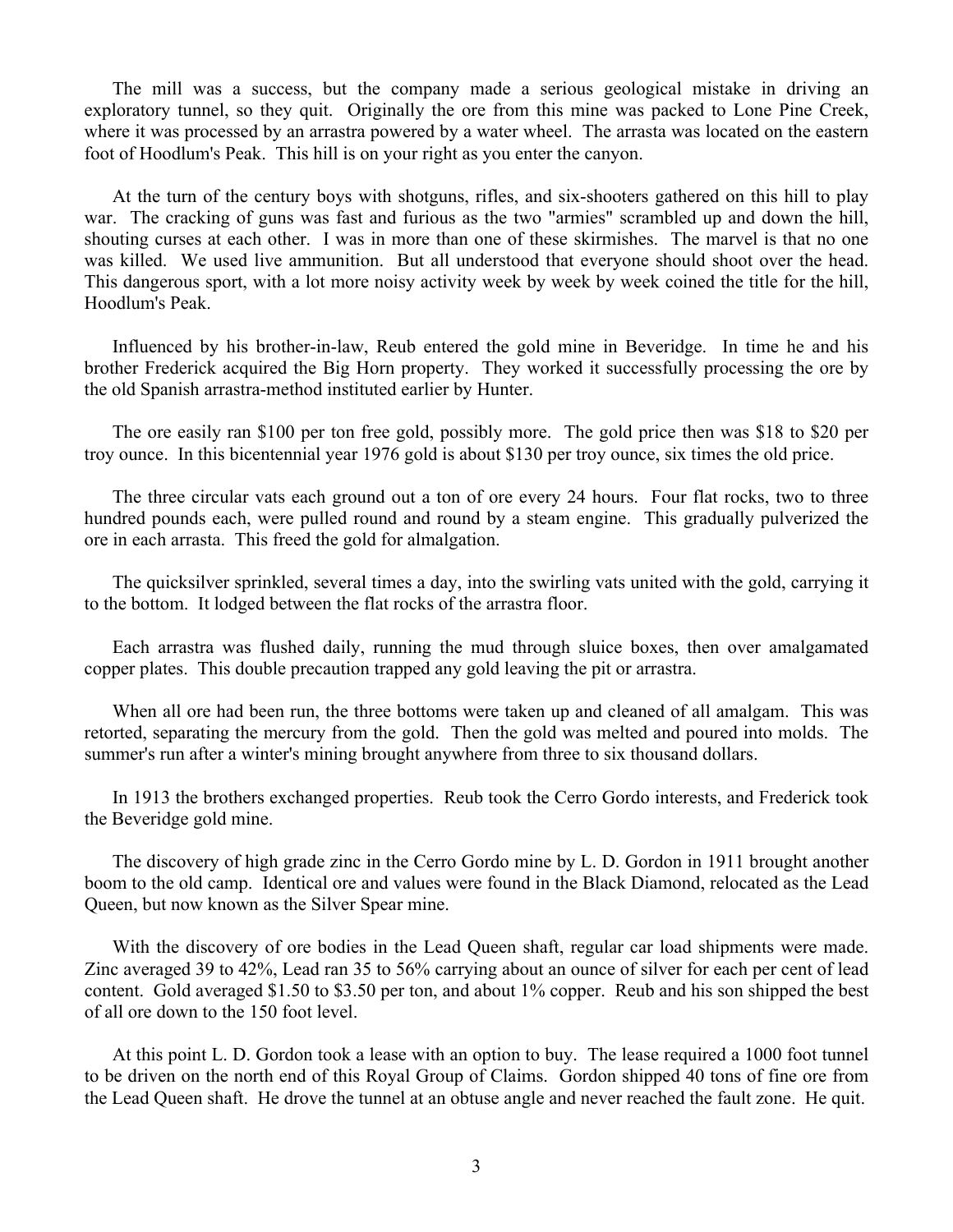After the death of R. C. Spear in 1926, J. Percy Hart of Los Angeles obtained a lease and bond on the Royal Group. He worked along in a small way for 15 years. He never mastered sufficient capital to do any extensive work. He gutted the mine of all available ore, and ended up thousands of dollars in debt to the owners. They gave Hart another chance.

He organized the Silver Spear Company into a Nevada Stock Company. At that date old Cerro Gordo was again defunct. This new company bought in all of Cerro Gordo. That included power lines, tramway to Keeler, heavy duty machinery, and all patented claims. The price was twelve thousand dollars back taxes.

Hart next interested a group, financed by an oil company. Wilfred C. Rigg of Beverly Hills, California initiated the deal. Rigg spent about three years diamond drilling the underground workings of the Union mine from the 200 foot level down to the 700. This thorough prospecting cost more than a quarter million dollars. Rigg discovered no new ore body. With this failure, and the general decline of mineral mining across the country, the Silver Spear company went under. This property is now owned by Jack and Barbara Smith of Keeler.

Going back in history to August 1903, Reub, his brother Frederick, Ernest L. Cross (Co-discoverer of Bull Frog; Son-in-law to A. C. Harvey) and F. G. Harvey, photographer, son of A. C. Harvey, laid out the proposed new trail up Lone Pine Canyon to the summit of Mt. Whitney.

Returning with a good report, \$700 was raised in Lone Pine. A crew of 14 was organized, with Reub in charge. The trail was completed to the dizzy divide within three miles of the Whitney's summit. With all funds exhausted the crew returned to town.

The people of Inyo County rallied. A second group headed by G. F. Marsh took up where Spear left off. After suffering bitter cold, storm, and hardship the trail was completed July 17, 1904.

In 1904, between mining and blacksmithing Reub brought a man down that had been killed by lightning on Whitney's summit. Placing the body between boards and securing it on a mule he arrived in Lone Pine. Then he soldered the metal casket making it air tight for shipment. This work was done in a building owned by the pioneer merchant, Charles Meysan. That building is now replaced by the Lone Pine Hotel on Main Street.

People ask, "Who dug that tunnel under Lone Pine Creek at the mouth of the canyon, on the south side of the little yellow hill?"

The answer is Reub Spear. "Why?" people curiously ask. It was located as a water tunnel to tap the underground flow on the canyon's bedrock. The drift was about 250 feet long when it emerged in the gravel, 30 or 40 feet below the stream-bed of the creek. Water was about to flow; Reub, at the point of success.

But laws had been passed in Sacramento years earlier controlling all underground water. Los Angeles served the papers and Reub quit.

While the salt tram was being surveyed, Beveridge carried the men back and forth over the Inyos by pack train until the tramway was well under construction.